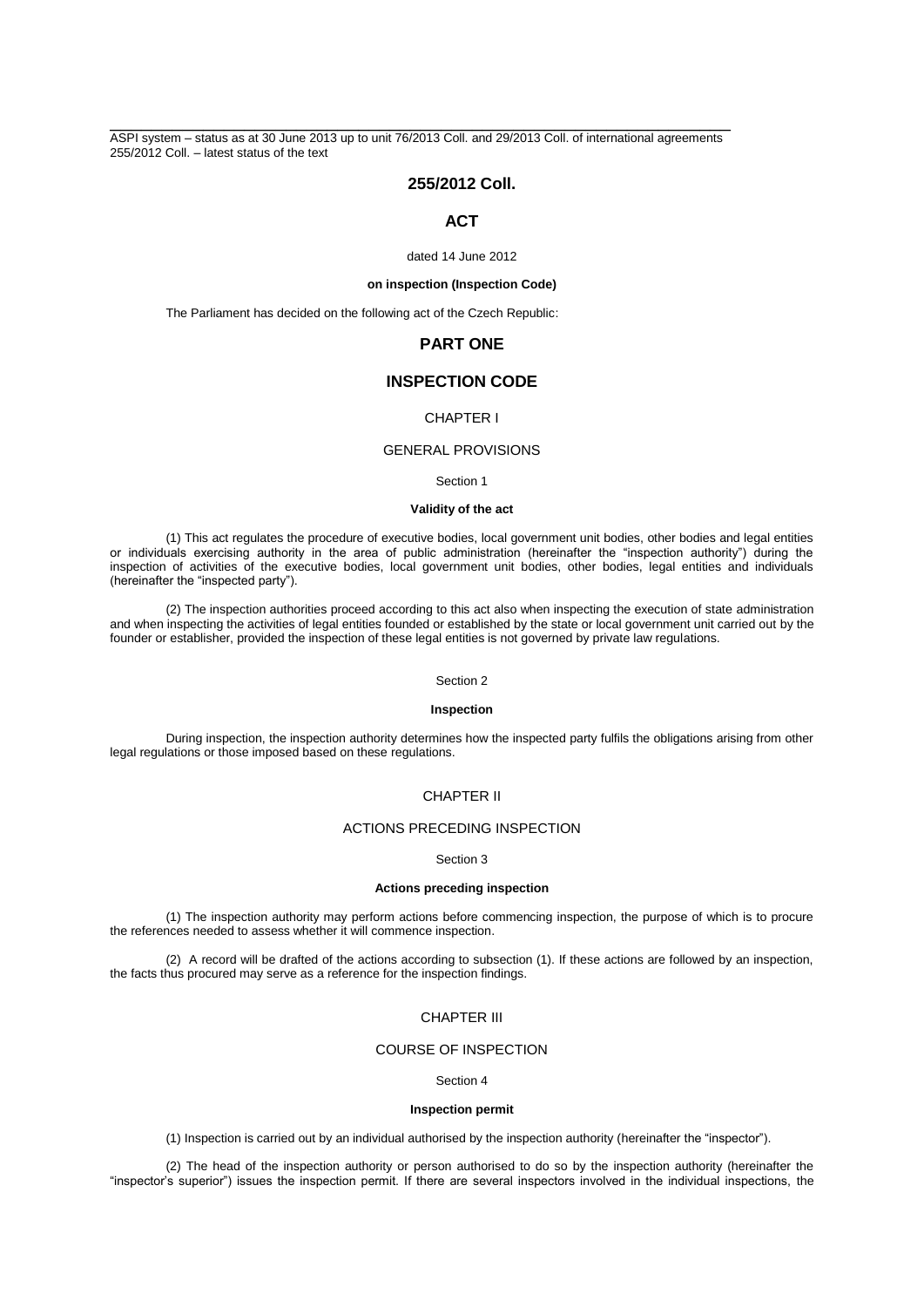inspector's superior will designate one of them as the head of the inspection team.

(3) The inspection permit takes the form of

a) a written permit for individual inspection, or

b) an ID pass, if stipulated by other legal regulations.

#### Section 5

#### **Commencement of inspection**

(1) The inspection authority commences inspection *ex offo*.

(2) Inspection is commenced by the first inspection action, that being:

a) submission of the permit to inspect the inspected party or another party that supplied or supplies the inspected party with goods or purchased or purchases goods from it, performed or performs work for it, or provided or provides services to it or used or uses its services, or participated or participates in these activities (hereinafter the "obliged party"), which is present on the inspection site;

b) delivery of a notice on commencement of inspection to the inspected party; this notice must also include the inspection permit or a list of inspectors; or

c) the first of the inspection actions immediately preceding the submission of an inspection permit to the inspected party or obliged party, that is present on the inspection site, if the performance of such inspection actions is necessary to conduct the inspection.

(3) If inspection is commenced under subsection (2)(a) or (c) without the presence of the inspected party, the inspector will inform the inspected party of the commencement of inspection subsequently.

#### Section 6

### **Invited persons**

(1) The inspection authority may invite an individual (hereinafter the "invited person") to participate in the inspection in the interest of achieving its purpose.

(2) The inspection authority will issue a permit for the invited person and instruct the invited person about their rights and obligations during participation in the inspection.

(3) The rights and obligations of the inspected party and obligated party towards the invited person are governed as appropriate by the provisions of this act on the rights and obligations of the inspected party and obliged party towards the inspector.

#### Section 7

### **Access to land, buildings and other premises**

In connection to performing inspection, the inspector is authorised to access buildings, means of transport, land and other premises with the exception of dwellings, which are owned or used by the inspected party or are otherwise directly related to the performance and subject of inspection, if required for performance of the inspection. The inspector is only authorised to access a dwelling if the dwelling is used for business or operation of other economic activities, or if the inspection is to eliminate doubts as to whether the dwelling is used for these purposes and the purpose of inspection cannot be fulfilled by other means. The owners or users of these premises are obliged to allow the inspector access.

#### Section 8

#### **Inspector's other rights**

In connection to performing inspection, the inspector is further authorised to

a) require proof of identification of the individual that is present at the inspection site, if it is a person fulfilling the tasks of the inspected party, or a person that can contribute to fulfilling the purpose of inspection,

b) perform the inspection of purchases, take samples, conduct the required measuring, monitoring, viewings and tests,

c) request the provision of data, documents and items pertaining to the subject of inspection or activities of the inspected party (hereinafter "references"); in justified cases, the inspector may secure original references,

d) create image or audio recordings,

e) in the degree necessary for the course of inspection, to use the technical resources of the inspected party, following prior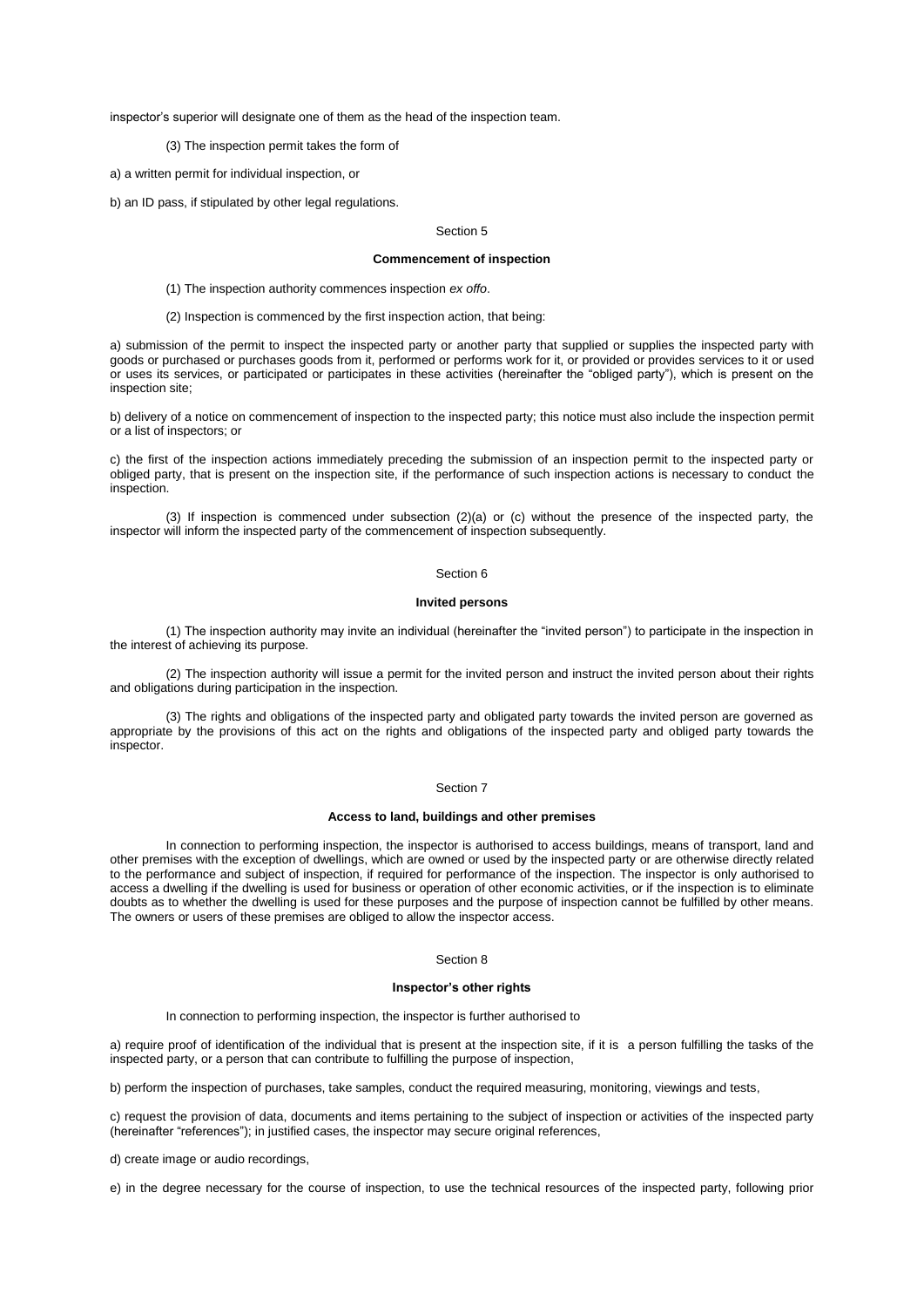discussion with the inspected party,

f) request further cooperation required to perform inspection from the inspected party and obliged party.

#### Section 9

## **Inspector's obligations**

In connecting to performing the inspection, the inspector is obliged to

a) determine the state of affairs in the scope required to achieve the purpose of inspection and substantiate the inspection findings with the necessary references depending on the nature of inspection,

b) care for the rights and justified interests of the inspected party, obliged party and third parties,

c) submit an inspection permit to the inspected party or obliged party, and if requested by the inspected party or obliged party, also submit a document that proves that they are the person indicated in the inspection permit,

d) issue confirmation of the secured original references, and return them immediately once the reasons for their securing cease to exist,

e) allow the inspected party to participate in inspection acts during the performance of inspection onsite, if this is not prevented by fulfilment of the purpose or performance of inspection,

f) draft an inspection report and delivery a duplicate thereof to the inspected party.

## Section 10

### **Rights and obligations of the inspected party and obliged party**

#### (1) The inspected party is authorised to

a) ask the inspector to submit their inspection permit and another document proving that they are the person set out in the inspection permit,

b) object to the impartiality of the inspector or invited person,

c) become familiar with the content of the inspection report,

d) file objections against the inspection findings set out in the inspection report.

(2) The inspected party is obliged to create conditions for performance of the inspection, allow the inspector to perform their authorities stipulated by this act and provide the necessary cooperation for this purpose, and to submit a written report on elimination or prevention of the deficiencies determined by the inspection within the deadline designated by the inspector, if requested by the inspector.

(3) The obliged party is obliged to provide the inspector with the cooperation needed to perform the inspection, if such cooperation cannot be ensured through the inspected party.

#### Section 11

### **Collected samples**

(1) The inspector may only collect the necessary number of samples; they will issue a confirmation of sample collection. The inspection authority will return the collected sample, if possible.

(2) The inspection authority will pay the party from which the sample was collected compensation for the collected sample in the amount of the price for which this party regularly sells the item on the market at the time of its collection; if this price cannot be determined, compensation will be equal to the price for which the inspected party procured the item, or to the value of purposefully expended costs.

(3) The claim to compensation according to subsection (2) does not arise if

a) the sample was returned or if the party from which the sample was collected refuses to accept it, or has declared that they do not require its return or compensation; or

b) the collected sample does not meet the requirements stipulated by other legal regulations or by decision or measure of the respective authority.

## Section 12

### **Inspection report**

(1) The inspection report contains facts related to the performed inspection. However, it always contains at least

a) identification of the inspecting authority and inspected party,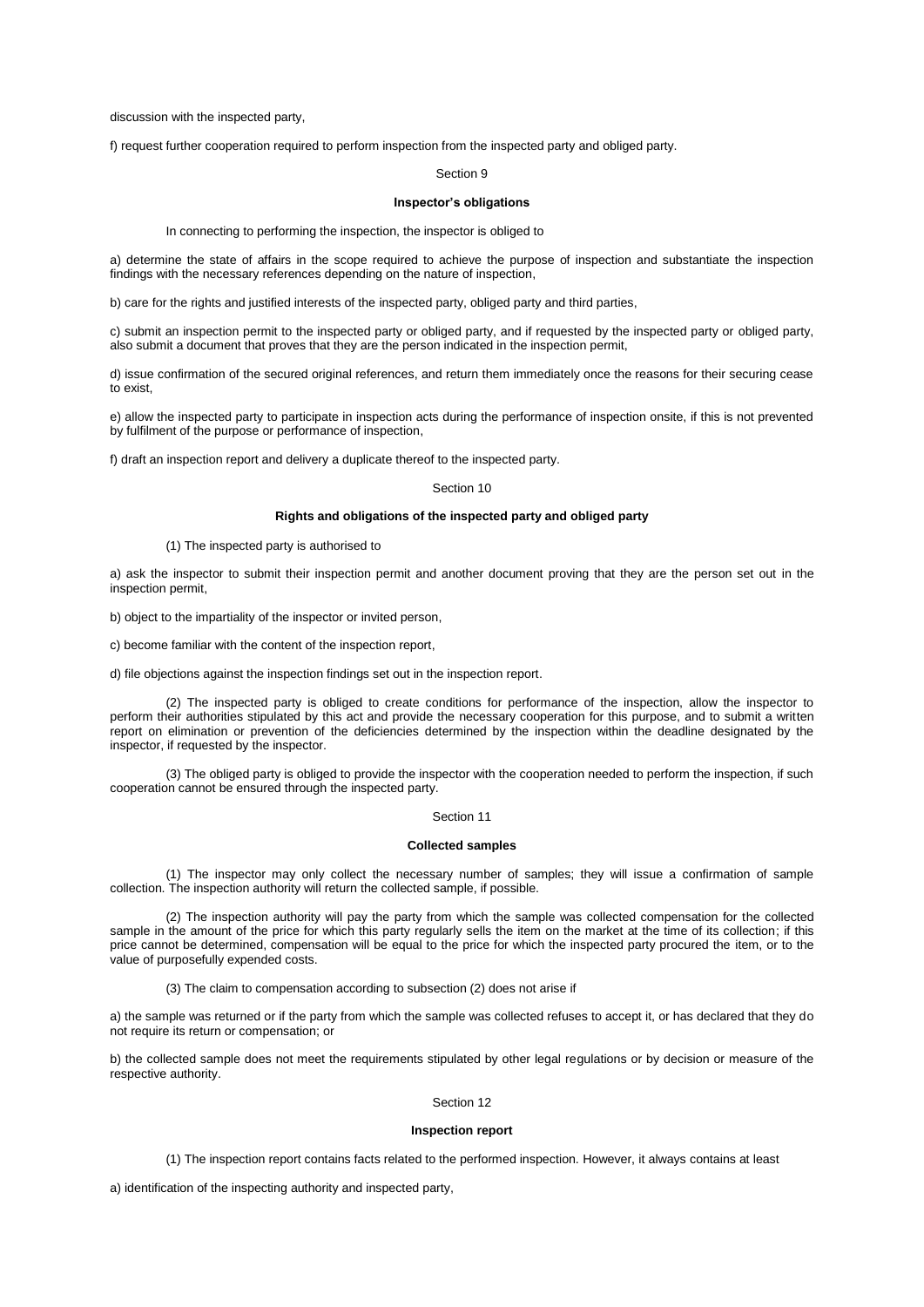b) identification of the provision of the legal regulation defining the authorisation of the inspection authority to perform inspection,

c) identification of the invited person and reason for their invitation,

d) identification of the inspected party,

e) identification of the subject of inspection,

f) inaction act by which inspection was commenced, and date when this inspection act was carried out,

g) last inspection act preceding the drafting of the inspection report and date on which this inspection act was carried out,

h) inspection findings, containing the determined state of affairs with indication of deficiencies and indication of the legal regulations that were violated, including indication of the references on which these inspection findings are based,

i) instructions about the option of filing objections against the inspection findings set out in the inspection report with indication of the deadline for their filing and who they are filed to,

j) drafting date,

k) inspector's signature.

(2) The inspection report will be drafted within a deadline of 30 days from the date of performing the last inspection act; in particularly complicated case within 60 days.

(3) The inspection authority will deliver a duplicate of the inspection report to the inspected party.

#### Section 13

#### **Objections**

(1) The inspected party may file objections to the inspection findings set out in the inspection report to the inspection authority within a deadline of 15 days from the date of delivering the inspection report, unless a longer deadline is set out in the inspection report.

(2) Objections are filed in writing, and it must be obvious which inspection finding they refer to, and must contain a justification of the objection to this inspection finding.

#### Section 14

#### **Handling objections**

(1) If the head of the inspection team or inspector does not accommodate the objections within a deadline of 7 days form their delivery, the inspector's superior will handle them within a deadline of 30 days from their delivery, either by accommodating them, partly accommodating them or rejecting them. In particularly complex cases, the deadline for handling objections by the inspector's superior is extended by 30 days. The inspector's superior will inform the inspected party of this extension in advance.

(2) Objections, from which it is not obvious which inspection finding they refer to, or objections that are lacking a justification, will be rejected as unjustified by the inspector's superior. The inspector's superior will also reject objections that were filed late or by an unauthorised person.

(3) If administrative proceedings on imposition of a sanction or corrective measures directly related to facts contained in the inspection report are commenced with the inspected party before handling of the objections, the objections may be handled within these administrative proceedings with consent from the inspector's superior; if a different administrative authority than the inspection authority that conducted the inspection is authorised in the administrative proceedings, the objections can be handed over to this administrative authority with consent from the inspector's superior. The inspection authority will inform the inspected authority about the handover of the objections. However, if the administrative proceedings were commenced in direct relation only to some of the facts contained in the inspection report, which can be severed from the other facts in the given inspection report, the procedure according to the first sentence will be applied only to objections concerning the facts concerning which the administrative proceedings were commenced. The handling of objections will be set out in the justification of the decision issued within such administrative proceedings.

### Section 15

#### **Misdemeanours**

(1) An individual commits a misdemeanour by

a) failing to fulfil one of the obligations under Section 10(2) as the inspected party,

b) failing to fulfil the obligations according to Section 10(3) as the obliged part.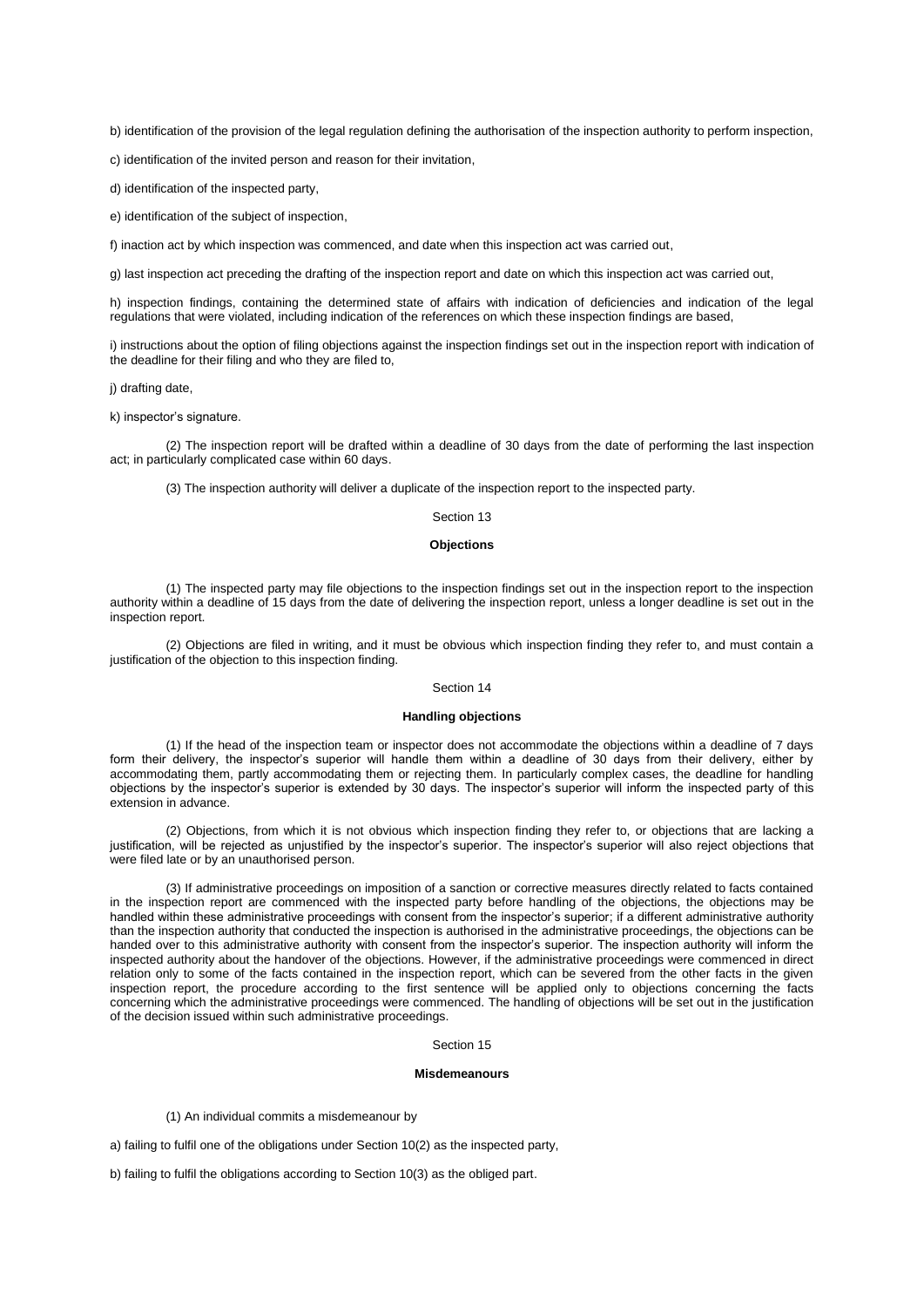(2) A fine of up to CZK 500,000 will be imposed for misdemeanours according to subsection (1)(a), and a fine of up to CZK 200,000 will be imposed for misdemeanours according to subsection (1)(b).

#### Section 16

### **Administrative offences**

(1) A legal entity or individual – entrepreneur commits an administrative offence by

a) failing to fulfil one of the obligations under Section 10(2) as the inspected party,

b) failing to fulfil the obligations according to Section 10(3) as the obliged part.

(2) A fine of up to CZK 500,000 will be imposed for misdemeanours according to subsection (1)(a), and a fine of up to CZK 200,000 will be imposed for misdemeanours according to subsection (1)(b.

### Section 17

#### **Joint provisions**

(1) A legal entity is not liable for the administrative offence if it proves that it exerted the maximal efforts that can be required of it to prevent violation of the legal obligation.

(2) When determining the fine for a legal entity, the gravity of the administrative offence will be taken into account, in particular the manner in which it was committed, its consequences and the circumstances under which it was committed.

(3) The liability of the legal entity for the administrative offence expires if the administrative authority does not commence proceedings on it within 6 months from the date when it learned of it, but at latest within 1 year from the date when it was committed.

(4) The provision on liability and prosecution of legal entities will apply to liability for the conduct that occurred in the business operation of an individual or in direct relation thereto.

(5) The administrative offences according to Sections 15 and 16 are discussed in the first degree by the inspection authority authorised to conduct the inspection in connection to which the administrative offence was committed.

#### Section 18

## **Termination of inspection**

Inspection is terminated

a) upon the vain passing of the deadline for filing objections or upon waiver of the right to file objections;

b) on the date of delivery of the response to objections to the inspected party; or

c) on the date when the objections were submitted for handling to the administrative authority (Section 14(3)).

#### Section 19

#### **Inspection of the performance of state administration**

(1) During the inspection of performance of state administration, the inspector is also authorised to impose measures to eliminate or prevent the deficiencies identified during inspection.

(2) The measures to eliminate or prevent the deficiencies found during inspection will be set out in the inspection report.

### CHAPTER IV

### JOINT PROVISIONS

## Section 20

#### **Nondisclosure obligation**

(1) The inspector or invited person must preserve the confidentiality of all facts they learn in connection to the inspection or the tasks preceding inspection, and to not misuse such obtained information.

(2) The nondisclosure obligation of the inspector or invited person remains intact even after the termination of their employment or other relation.

(3) The inspector or invited person may be relieved of their nondisclosure obligation only by the party in whose interest the inspector or invited person is bound by this obligation, or in public interest by the inspector's superior.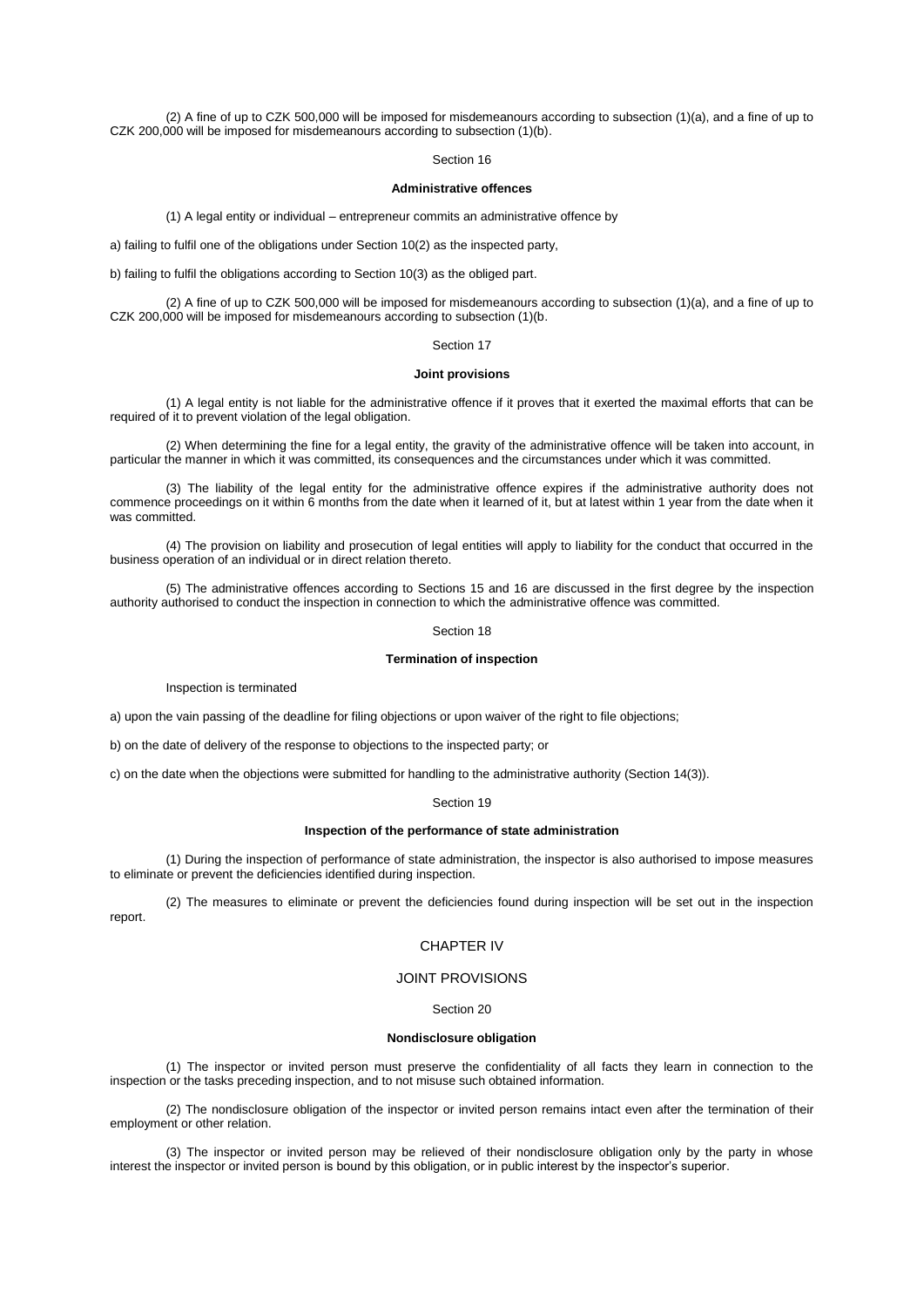#### Section 21

### **Correction of inaccuracies and final investigation of the case**

(1) Inaccuracies in the inspection report will be corrected by the inspection authority *ex offo* by means of an amendment to the inspection report, a duplicate of which will be delivered to the inspected party and attached to the inspection report.

(2) if necessary based on the submitted objections or in order to correct found inaccuracies in the inspection report, the inspector will conduct a final investigation of the case. The result of final investigation is entered into the amendment to the inspection report, a duplicate of which will be delivered to the inspected party and attached to the inspection report.

(3) During final investigation, the provisions of Sections 6 through 11, Sections 13 through 17 and Section 20 will be applied as appropriate.

#### Section 22

#### **Special provisions on viewing files**

Documents or parts thereof, from which the identity of the person that filed the initiative for inspection can be determined, are excluded from viewing of the file.

#### Section 23

#### **Inspection costs**

(1) The costs incurred by the inspection authority in connection to conducting the inspection are borne by the inspection authority.

(2) Costs incurred by the inspected party or obliged party in connection to conducting the inspection are borne by these parties.

#### Section 24

## **Takeover of inspection performance by a superior administrative authority**

(1) In justified cases, performance of the inspection may be taken over by a superior administrative authority to the inspection authority. The superior administrative authority will inform the inspection authority of this fact that is otherwise authorised to perform such inspection of this fact.

(2) If the superior administrative authority takes over inspection according to subsection (1), the same inspection cannot be carried out by the inspection authority otherwise authorised to perform such inspection. However, the superior administrative authority will inform the inspection authority of the result of inspection without undue delay.

#### Section 25

### **Cooperation between inspection authorities**

(1) The inspection authorities cooperate and coordinate their inspections in the interest of good administration.

(2) If an inspection authority asks another inspection authority or other public authority to provide data, information or other inspection references need to conduct the inspection, the addressed authority will provide such data, information and other inspection references, if it has them at its disposal and this is not prevented by the fulfilment of obligations imposed by other legal regulations, with the exception of nondisclosure obligation.

(3) Upon request, the inspection authority will disclose the results of inspection to another inspection authority or public authority, if they are required for the performance of its authorities. The employees working at these authorities are obliged to preserve the confidentiality of such facts. Section 20 will be applied similarly.

(4) The inspection authority submits its findings about deficiencies to the respective authority, which is authorised in its capacity to undertake measures to correct the situation or impose sanctions for the found deficiencies.

### Section 26

### **Publishing information**

The inspection authority publishes general information about the results of inspections regularly, at least once a year, in a manner enabling remote access.

### Section 27

### **Planning inspections**

The inspection authority processes an inspection plan, if this is not prevent by their nature or purpose. The inspection authority coordinates the content of the inspection plan with the other inspection authorities, if it is in the interest of protecting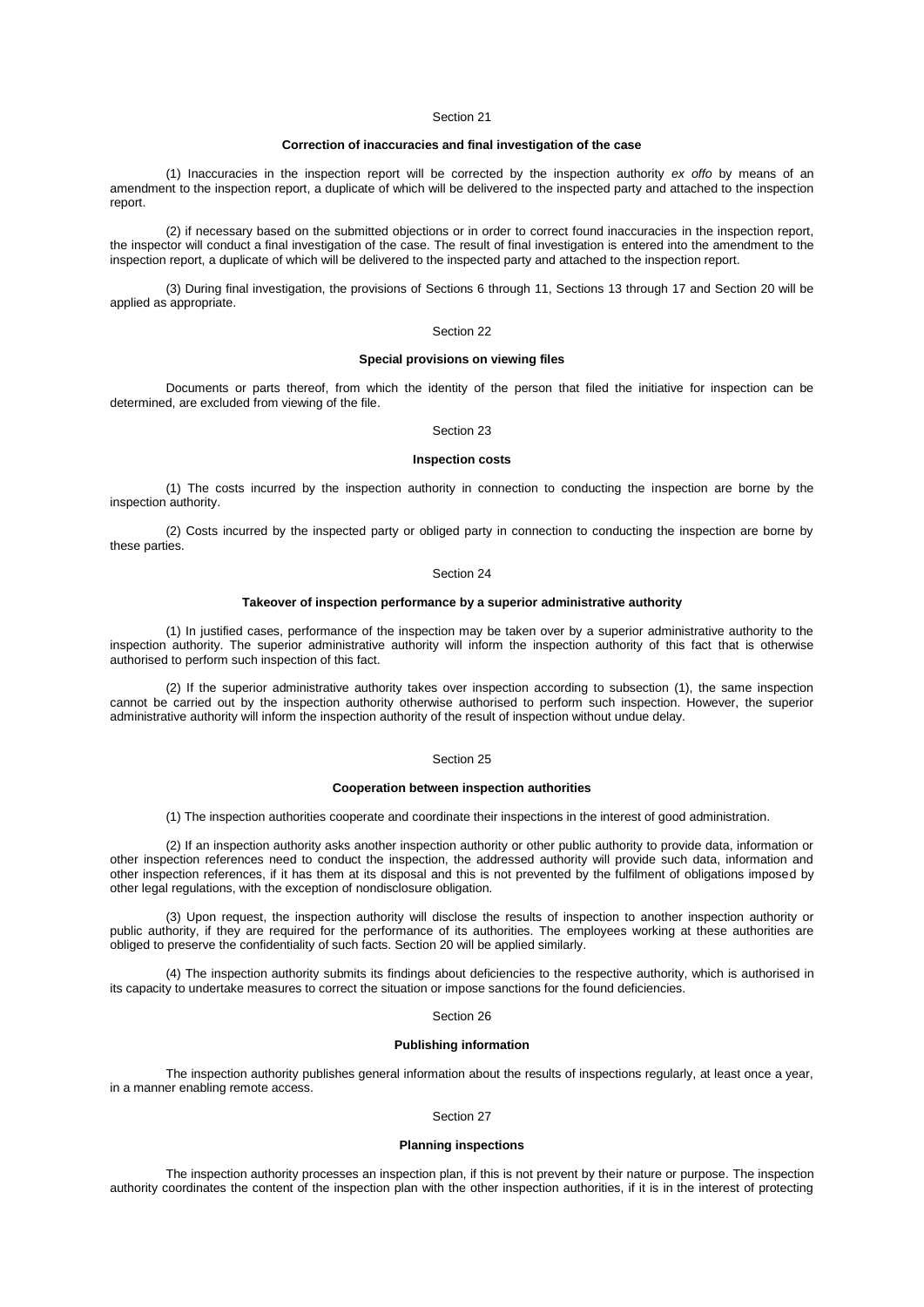the rights of the inspected parties and is not prevented by the purpose of inspection.

Section 28

#### **Relation to the Administrative Code**

Unless the act stipulates otherwise, the inspection procedure is governed by the Administrative Code.

## CHAPTER V

## TEMPORARY AND CANCELLATION PROVISIONS

Section 29

#### **Temporary provisions**

(1) Inspection commenced before the coming into effect of this act will be concluded according to the existing legal regulations.

(2) If the existing inspection permits in the form of a pass contain a reference to the Act on State Inspection, they will remain valid maximally until 31 December 2017.

Section 30

## **Cancellation provisions**

Act No[. 552/1991 Coll.](aspi://module=) on state inspection is cancelled.

## **PART TWO**

## **Amendment of the Act on the Supreme Audit Office**

Section 31

In Section 31 of Act No. [166/1993 Coll.](aspi://module=) on the Supreme Audit Office, the words "Inspection Act and" are added after the word "does not apply".

# **PART THREE**

## **Amendment of the Act on the Protection of Confidential Data**

Section 32

Chapter Three of Part Three of Act No[. 148/1998 Coll.](aspi://module=) on the protection of confidential data and on the amendment of certain other laws, as amended by Act No. [164/1999 Coll.,](aspi://module=) Act No. [18/2000 Coll.,](aspi://module=) Act No. [29/2000 Coll.,](aspi://module=) Act No. [30/2000 Coll.,](aspi://module=) Act No. [363/2000 Coll.,](aspi://module=) Act No. [60/2001 Coll.,](aspi://module=) Act No. [322/2001 Coll.,](aspi://module=) Act No. [151/2002 Coll.,](aspi://module=) Act No. [310/2002 Coll.,](aspi://module=) Act No. [320/2002 Coll.,](aspi://module=) Act No. [436/2003 Coll.,](aspi://module=) Act No. [257/2004 Coll.,](aspi://module=) Act No. [386/2004 Coll.,](aspi://module=) Act No. [190/2005 Coll.,](aspi://module=) the award of the Constitutional Court declared under no[. 220/2005 Coll.,](aspi://module=) Act No. [290/2005 Coll.,](aspi://module=) Act No. [413/2005 Coll.,](aspi://module=) Act No. [444/2005 Coll.,](aspi://module=) Act No. [342/2006 Coll.,](aspi://module=) Act No. [250/2008 Coll.](aspi://module=) and Act No. [41/2009 Coll.,](aspi://module=) is cancelled.

# **PART FOUR**

## **Amendment of the Act on the amendment and cancellation of certain laws related to the Act on Regions, Act on Municipalities, Act on District Offices and Act on the City of Prague**

Section 33

Part Thirteen of Act No. [132/2000 Coll.](aspi://module=) on the amendment and cancellation of certain laws related to the Act on Regions, Act on Municipalities, Act on District Offices and Act on the City of Prague, as amended by Act No. [217/2000 Coll.,](aspi://module=) Act No. [143/2001 Coll.,](aspi://module=) Act No. [86/2002 Coll.,](aspi://module=) Act No. [356/2003 Coll.,](aspi://module=) Act No. [22/2004 Coll.,](aspi://module=) Act No. [93/2004 Coll.,](aspi://module=) Act No. 99/2004 [Coll.,](aspi://module=) Act No. [562/2004 Coll.,](aspi://module=) Act No. [587/2004 Coll.,](aspi://module=) Act No. [379/2005 Coll.,](aspi://module=) Act No. [186/2006 Coll.,](aspi://module=) Act No. [189/2006 Coll.,](aspi://module=) Act No. [264/2006 Coll.,](aspi://module=) Act No. [329/2011 Coll.,](aspi://module=) Act No. [375/2011 Coll.](aspi://module=) and Act No. [456/2011 Coll.,](aspi://module=) is cancelled.

# **PART FIVE**

**Amendment of the act that amends certain laws in the area of protecting public health**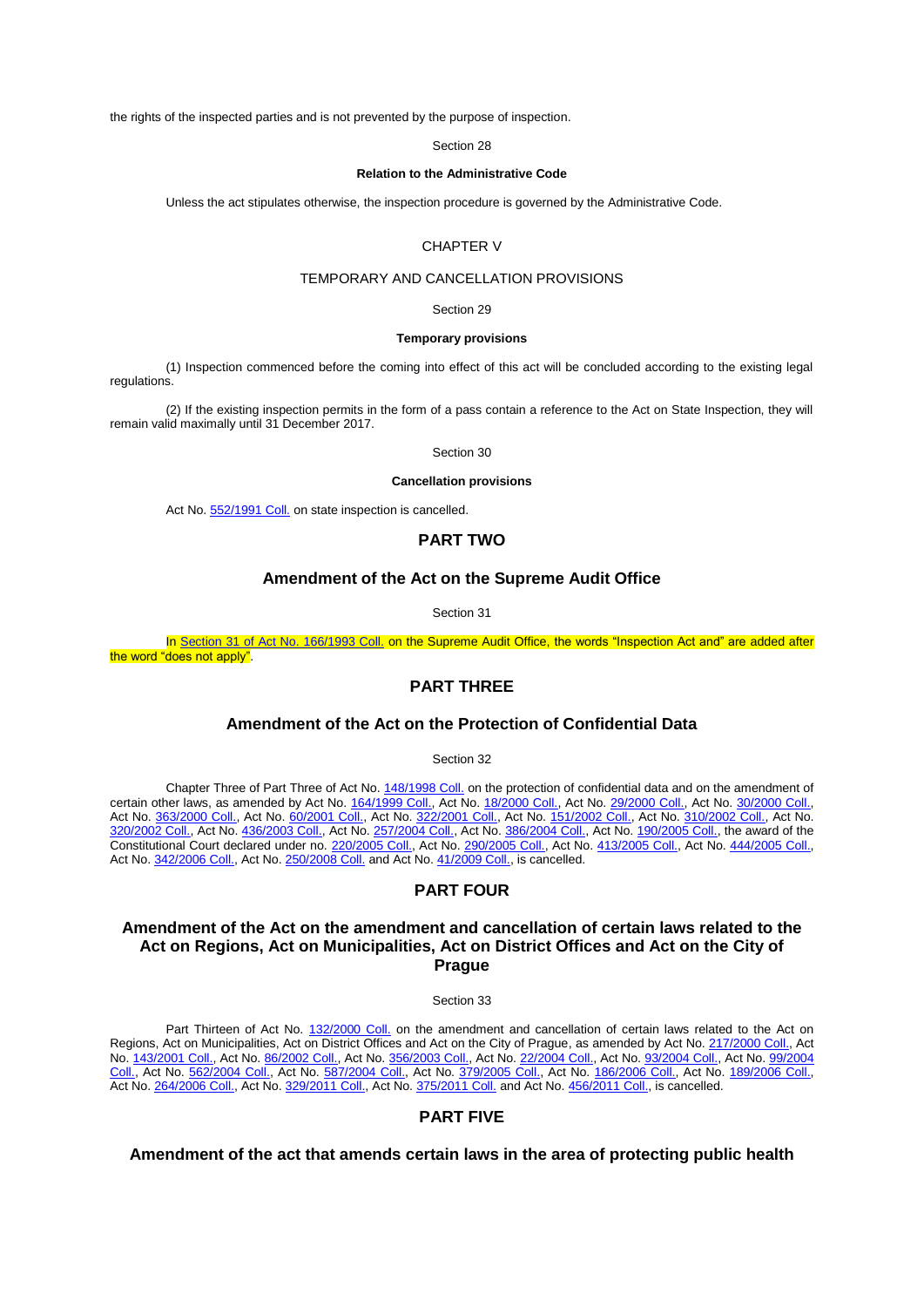### Section 34

Part ten of Act No. [274/2003 Coll.,](aspi://module=) which amends certain laws in the area of protecting public health, as amended by Act No. <u>426/2003 Coll.</u>, Act No. <u>316/2004 Coll.</u>, Act No. <u>626/2004 Coll.</u>, Act No. <u>[264/2006 Coll.,](aspi://module=)</u> Act No. <u>[378/2007 Coll.](aspi://module=)</u> and Act No. [375/2011 Coll.,](aspi://module=) is cancelled.

## **PART SIX**

## **Amendment of the act that amends certain laws related to the passing of the Administrative Code**

Section 35

Part Twenty-five of Act No. [501/2004 Coll.,](aspi://module=) which amends certain laws related to the passing of the Administrative Code, as amended by Act No. [444/2005 Coll.,](aspi://module=) Act No. [281/2009 Coll.](aspi://module=) and Act No. [329/2011 Coll.,](aspi://module=) is cancelled.

## **PART SEVEN**

## **Amendment of Act No. [392/2005 Coll.](aspi://module=)**

Section 36

Part Two of Act No. [392/2005 Coll.,](aspi://module=) which amends Act No. [258/2000 Coll.](aspi://module=) on the protection of public health and certain related laws, as amended, and certain other laws, is cancelled.

# **PART EIGHT**

## **Amendment of the Act on amendment of laws related to the passing of the Act on the protection of confidential data and on security qualifications**

Section 37

Part Ten of Act No.  $413/2005$  Coll. on the amendment of laws related to the passing of the Act on the protection of confidential data and on security qualifications, as amended by Act No. [138/2006 Coll.,](aspi://module=) Act No. [362/2007 Coll.,](aspi://module=) Act No. [274/2008 Coll.,](aspi://module=) Act No. [41/2009 Coll.,](aspi://module=) Act No. [278/2009 Coll.,](aspi://module=) Act No. [281/2009 Coll.](aspi://module=) and Act No. [89/2012 Coll.,](aspi://module=) is cancelled.

## **PART NINE**

## **Amendment of Act No. [230/2006 Coll.](aspi://module=)**

Section 38

Part Six of Act No. [230/2006 Coll.,](aspi://module=) which amends Act No[. 89/1995 Coll.](aspi://module=) on the state statistical service, as amended, and other related laws, as amended by Act No. 2<u>81/2009 Coll.,</u> Act No. <u>[456/2011 Coll.,](aspi://module=)</u> Act No. <u>[17/2012 Coll.](aspi://module=)</u> and Act No. [89/2012 Coll.,](aspi://module=) is cancelled.

## **PART TEN**

# **Amendment of the act that amends certain laws related to the passing of the Taxation Code**

Section 39

Part Ten of Act No. [281/2009 Coll.,](aspi://module=) which amends certain laws related to the passing of the Taxation Code, as amended by Act No. <u>153/2010 Coll.</u>, Act No. <u>350/2011 Coll.</u>, Act No. <u>[456/2011 Coll.](aspi://module=)</u> and Act No. <u>466/2011 Coll.</u>, is cancelled.

# **PART ELEVEN**

## **EFFECTIVENESS**

Section 40

This act comes into effect on 1 January 2014.

**Němcová, undersigned**